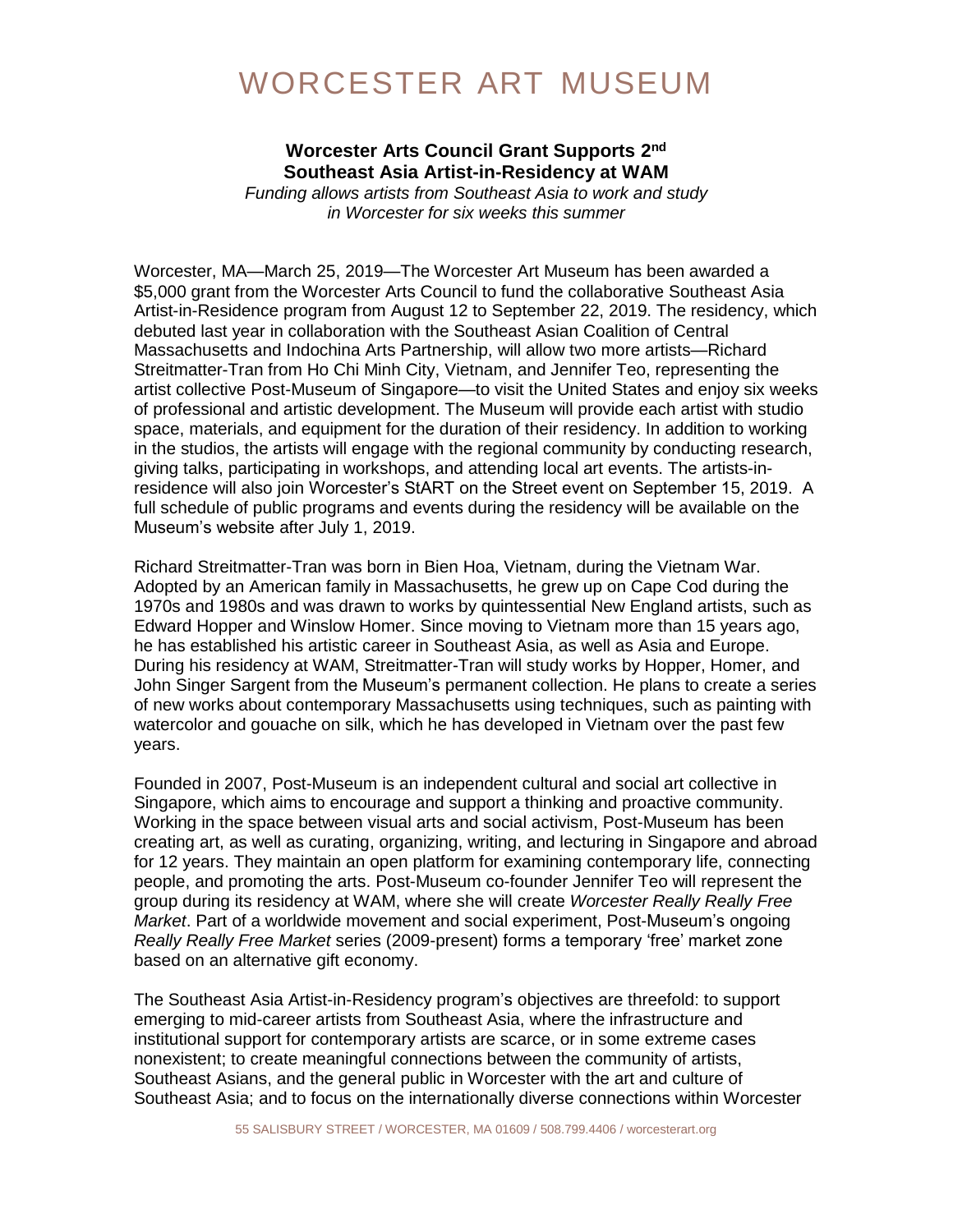# WORCESTER ART MUSEUM

and the vital global role an encyclopedic museum, such as the Worcester Art Museum, plays in its community.

The Southeast Asia Artist-in-Residence Program is supported by the Worcester Arts Council, a local agency supported by the Mass Cultural Council, a state agency. Additional in-kind support is provided by the three collaborating organizations, including the Worcester Art Museum, Indochina Arts Partnership, and the Southeast Asian Coalition of Central Massachusetts

### **About the Southeast Asian Coalition of Central Massachusetts**

The Southeast Asian Coalition of Central Massachusetts, Inc. (SEAC) was founded in 1999 to address the lack of culturally and linguistically appropriate support services for Southeast Asian immigrants and refugees in Central Massachusetts, which include Laotians, Cambodians, Nepalese, Bhutanese, Burmese, and Vietnamese. SEAC's mission is to help Southeast Asians in Central Massachusetts successfully integrate into mainstream society, thrive, and become contributing citizens while maintaining their unique cultural identity. SEAC provides assistance with more than 10,000 client visits annually, reaches 6,000 people at public events, and offers a robust cultural program to help strengthen the local Asian community and bring healing to displaced refugees and immigrants. In 2015, SEAC earned the Massachusetts Non-Profit Network Excellence Award for the small non-profit category.

#### **About the Indochina Arts Partnership**

Established in 1987 by David Thomas, a Vietnam veteran, the Indochina Arts Partnership (IAP) is an organization for art, cultural, and educational exchanges between the United States and Vietnam. Since its founding, the IAP has supported more than 70 artists and cultural representatives through their residency program. The organization's early success includes important exhibitions namely *As Seen from Both Sides* (1991), *Seven Pillars* (1994), and *An Ocean Apart* (1995), which introduced Vietnamese artists to the American audience for the first time after the war. Since 2016, IAP furthers the discussions of the arts among artists in countries of Southeast Asia, creating cross-sectorial partnerships, and supporting projects that promote cultural diversity.

#### **About the Worcester Art Museum**

The Worcester Art Museum creates transformative programs and exhibitions, drawing on its exceptional collection of art. Dating from 3,000 BC to the present, these works provide the foundation for a focus on audience engagement, connecting visitors of all ages and abilities with inspiring art and demonstrating its enduring relevance to daily life. Creative initiatives— including pioneering collaborative programs with local schools, fresh approaches to exhibition design and in-gallery teaching, and a long history of studio class instruction—offer opportunities for diverse audiences to experience art and learn both from and with artists.

Since its founding in 1896, the Worcester Art Museum has assembled a collection of 38,000 objects: from the ancient Near East and Asia, to European and American paintings and sculptures, and continuing with works by contemporary artists from around the world. WAM has a history of making large scale acquisitions, such as its Medieval Chapter